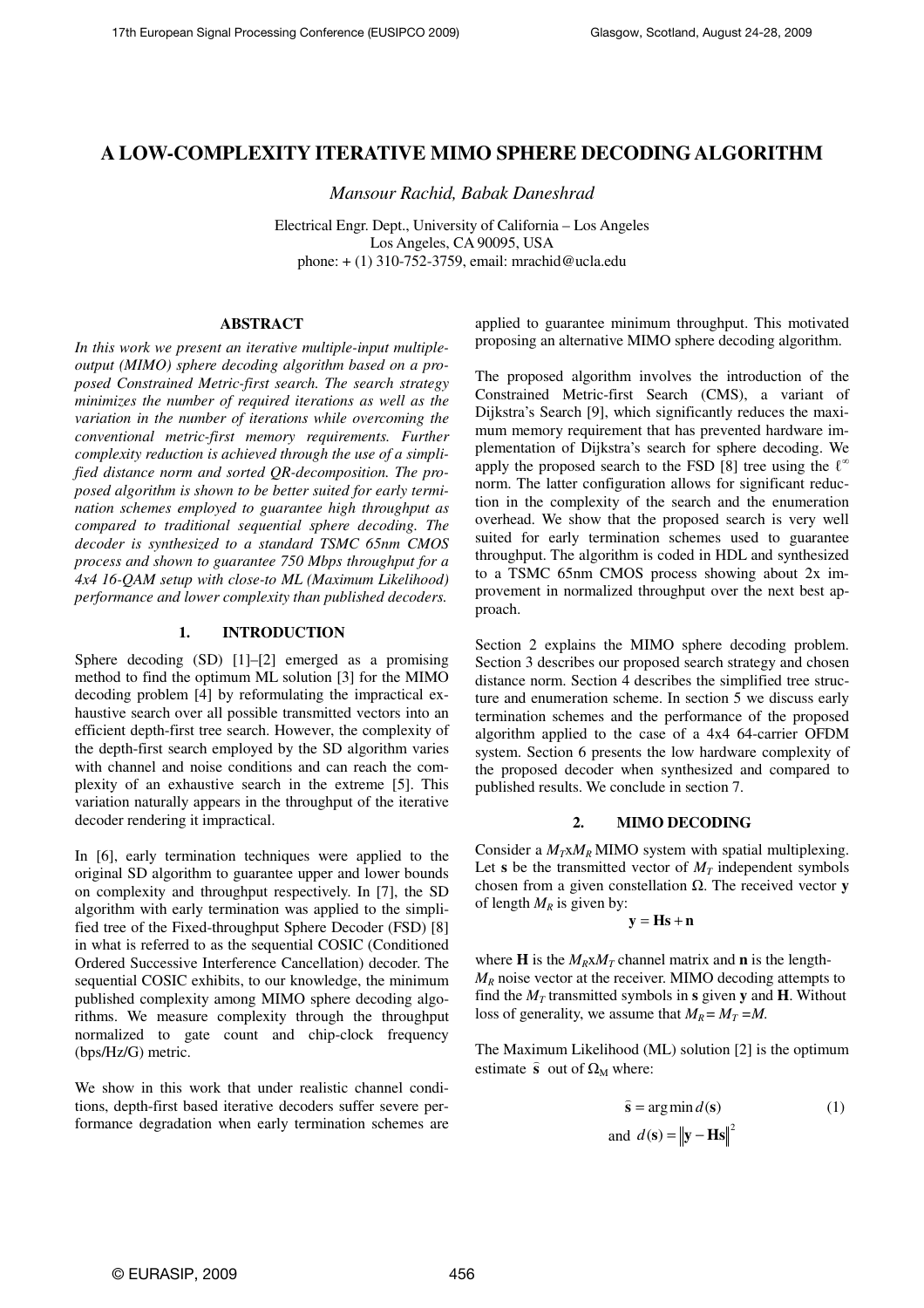

Figure 1 –Sample sphere decoder tree for a 4x4 QPSK system. Note that only part of the tree is shown.

Finding the ML solution requires a search over all possible combinations of  $[s_M, s_{M-1},...,s_1]$ . The number of candidate vectors grows exponentially with the number of antennas (64<sup>4</sup> for a 4x4 64-QAM system) and an exhaustive search becomes impractical.

The search, however, can be formulated into a tree search by performing QR-decomposition on the channel matrix **H**:

 $H = OR$ 

where Q is a unitary matrix and R is an upper triangular matrix. The distance d(**s**) in (1) becomes:<br> $d(\mathbf{s}) = ||\hat{\mathbf{y}} - \mathbf{R}\mathbf{s}||^2$ 

$$
d(\mathbf{s}) = ||\hat{\mathbf{y}} - \mathbf{R}\mathbf{s}||^2
$$
  
where  $\hat{\mathbf{y}} = \mathbf{Q}^H \mathbf{y}$ .

Assuming  $\mathbf{s} = [s_M, s_{M-1},...,s_1]$  and  $\hat{\mathbf{y}}$  $\overline{a}$  $= [\hat{y}_M, \hat{y}_{M-1}, ..., \hat{y}_1],$ ) ) )  $_{-1}$ ,...,  $\hat{y}_1$ , we obtain an M –level tree with partial distances:

$$
d(s_M) = \left\| \hat{y}_M - R_{MM} s_M \right\|^2
$$
  
\n
$$
d(s_{M-1}) = \left\| \hat{y}_{M-1} - R_{(M-1)M} s_M - R_{(M-1)(M-1)} s_{M-1} \right\|^2
$$
  
\n...  
\n
$$
d(s_1) = \left\| \hat{y}_1 - \sum_{K=2}^M R_{1K} s_K - R_{11} s_1 \right\|^2
$$
\n(2)

where the total distance  $d(\mathbf{s}) = ||\hat{\mathbf{y}} - \mathbf{Rs}||^2 = \sum_i d(s_i)$ .

Finding the ML solution thus translates to finding the path in the tree with minimum distance  $d(s<sub>l</sub>)$  at the leaf. The search for the path utilizes the partial distance equations (2). Figure 1 shows the tree structure for a 4x4 QPSK system.

*Sphere decoding* [1] performs a *depth-first* search [10] over the tree by visiting child nodes before sibling nodes. Any node whose distance exceeds a certain radius *d* falls outside the sphere and is automatically pruned along with its children and siblings (if the latter are enumerated [11]). If a leaf inside the sphere of radius *d* is reached, the radius is updated as the distance to that leaf. When no unvisited nodes are inside the sphere, the path to the latest visited leaf is the solution. Accordingly, depth-first search might traverse paths whose distance exceeds the distance to the solution before the radius *d* reaches its final value.

# **3. CONSTRAINED METRIC-FIRST SEARCH**

We propose an alternative search strategy that minimizes the number of iterations during the decoding of a received vector **y**. The search is based on Dijkstra's search algorithm [9]. Dijkstra's search finds the shortest path between two vertices on a graph of positive edges using a metric-first strategy. By treating all the leaves as a single node, the algorithm can find the ML solution as the shortest path from the root to a leaf as described in table 1.

Table 1 –Dijkstra's search in a sphere decoding scenario

|        | <i>Initialize</i> Boundary database $D_B = \{all \text{ top-level nodes}\}.$ |  |  |  |
|--------|------------------------------------------------------------------------------|--|--|--|
|        | Path database $D_P = \{root\}$ .                                             |  |  |  |
|        |                                                                              |  |  |  |
| Step 1 | Find node $X$ in $D_B$ with the least distance.                              |  |  |  |
|        | If $X$ is a leaf then                                                        |  |  |  |
|        | This leaf is the closest leaf.                                               |  |  |  |
|        | The solution is the path from the root to                                    |  |  |  |
|        | this leaf. The path is found in $D_{P}$ .                                    |  |  |  |
|        | Search ends.                                                                 |  |  |  |
|        | Else                                                                         |  |  |  |
|        | Add X to $D_{P}$ .<br>Step 2                                                 |  |  |  |
|        | Expand X, add its children to $D_B$ .<br>Step 3                              |  |  |  |
|        | Go to step 1.                                                                |  |  |  |

As can be seen from table 1, the algorithm visits the closest node on the boundary at every iteration. This is equivalent to visiting all nodes in the tree within a sphere of radius *d* equal to the distance to the leaf that is the solution. This particular value of *d* is the final and minimum sphere radius in a depthfirst search (discussed in section 2). Thus, as is shown in [12], Dijkstra's algorithm minimizes the number of visited nodes required to find the ML solution.

Dijkstra's search, however, has been hitherto avoided in hardware implementation for MIMO sphere decoding due to the large memory size that databases  $D_B$  and  $D_P$  might require. In the worst case, the search might visit all the nodes in the tree except those on the lowest level. Thus, as the number of antennas increases, the maximum size of  $D<sub>P</sub>$  and  $D_B$  grows exponentially and the complexity of sorting  $D_B$ grows linearly too. Furthermore, the number of children to be expanded per iteration grows linearly with constellation size.

We propose the *Constrained Metric-first Search* (CMS) that enforces two constraints on Dijkstra's search:

a. Limit the maximum size of  $D_B$  and accordingly  $D_P$  to some value N where boundary nodes that are not among the current best N are disposed of along with their paths.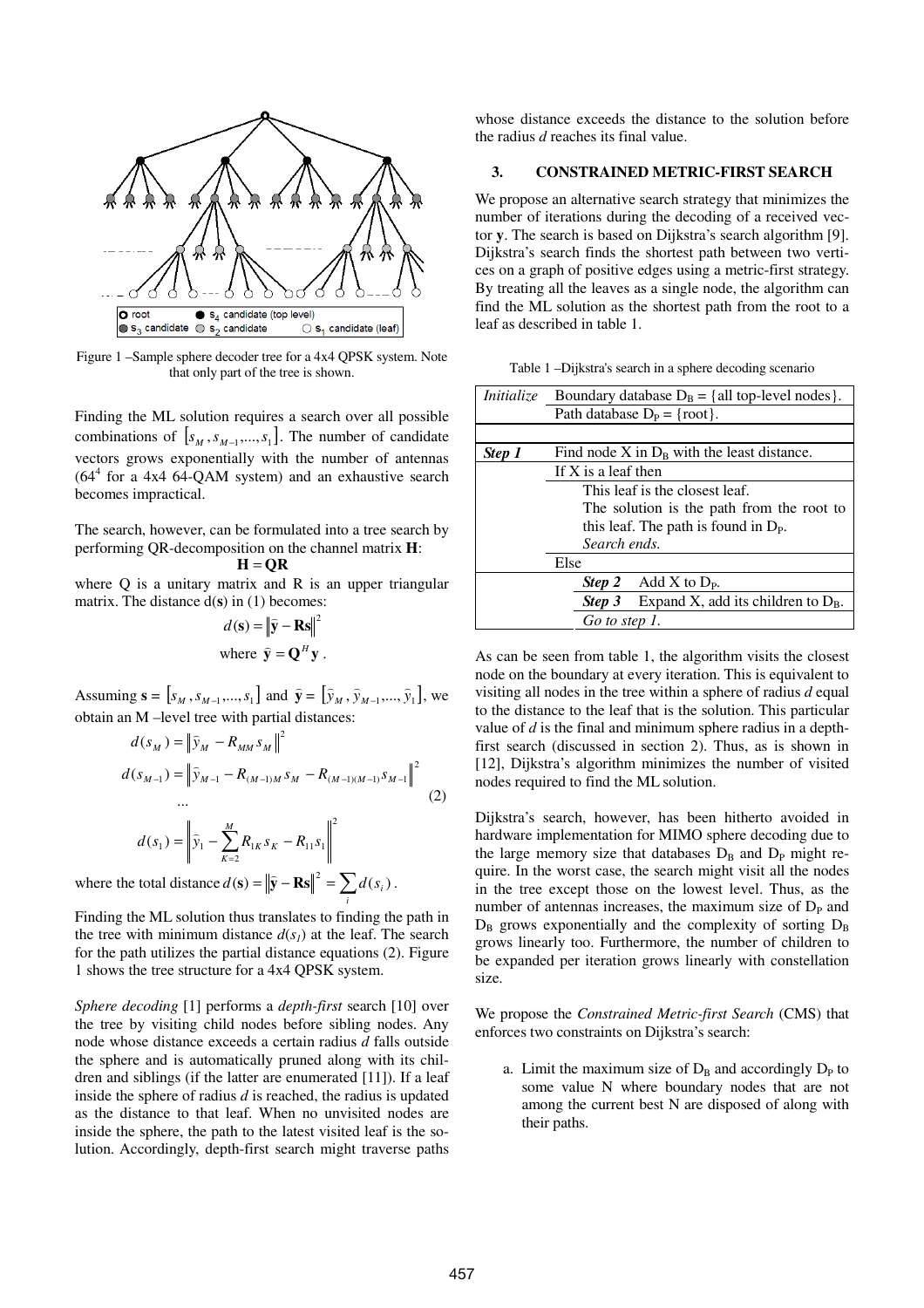b. When expanding a node only add its best child and best sibling to  $D_B$ .

Note that constraint (b) has no effect on the performance of the search. It allows however for significant complexity reduction by avoiding unneeded expansions and supports the feasibility of constraint (a).

We investigate the performance of the proposed search strategy as compared to the depth-first SD under the  $\ell^{\infty}$  norm described in table 2. The  $\ell^{\dot{\infty}}$  norm in particular is the most suitable distance norm for iterative sphere decoding:

- a. Partial distance calculation and accumulation in the  $\ell^{\infty}$  norm require a comparison each as compared to multiplications and/or additions in the cases of the Euclidean  $(\ell^2)$  and the  $\ell^1$  norms (or hybrid norms).
- b. The number of visited nodes during a search is reduced by the  $\ell^{\infty}$  norm because of the low cumulative distance (maximum instead of sum).
- c. The SNR penalty incurred due to the  $\ell^{\infty}$  norm approximation is small, e.g.  $\sim$  1dB at a BER of  $10^{-3}$ (Figure 2).

Figure 2 shows the BER curves obtained for the proposed search strategy for a 4x4 16-QAM setup. Also shown are the ML solution ( $\ell^2$  norm) and the unconstrained  $\ell^{\infty}$  norm solution (depth or metric-first).

The results show that with  $N = 8$  (only 8-paths in memory), the performance of the proposed Constrained Metric-first search is indistinguishable from the unconstrained depth or metric-first search under the  $\ell^{\infty}$  norm. Note that unconstrained metric-first search can hold up to  $16<sup>3</sup>$  paths in memory for this particular setup.

Figure 3 shows a results sample for a 16-QAM 4x4 setup at 20dB SNR, we note 3 advantages of CMS over depth-first:

- a. Lower average number of visited nodes as expected.
- b. Particularly fewer visits of nodes that are the closest among their siblings. This is important because visiting the first node in a set of siblings is more costly as can be seen from the partial distance equations (2) or their  $\ell^{\infty}$  norm equivalents (3). This result is also expected since the CMS provides a trade-off between depth and breadth-first directions.

$$
d(s_M) = \max \{ \text{Re}(\widehat{y}_M - R_{MM} s_M), \text{Im}(\widehat{y}_M - R_{MM} s_M) \}
$$

$$
d(s_i) = \max \left\{ \text{Re}(\widehat{y}_i - \sum_{K=i+1}^{M} R_{K} s_K - R_{i} s_i) \right\} \text{Im}(\widehat{y}_i - \sum_{K=i+1}^{M} R_{K} s_K - R_{i} s_i) \right\} \tag{3}
$$

c. A significantly smaller standard deviation in the number of visits. As will be seen in section 5, this allows CMS to provide  $\sim$ 2x gain in throughput under early termination for practical use.

Table  $2$  – The  $\ell^{\infty}$  norm

| Distance Norm             | Distance D to $(x,y)$ | <b>Cumulative Distance</b> |  |
|---------------------------|-----------------------|----------------------------|--|
| Euclidean $(\ell^2)$ norm | $\sqrt{x^2+y^2}$      | $D(parent) + D(child)$     |  |
| $\ell^{\infty}$ norm      | max( x , y )          | max(D(parent), D(child))   |  |



Figure 2 – Performance of the proposed CMS search strategy for a 4x4 16-QAM setup.



Figure 3 –Statistics of the number of visits for a 4x4 16-QAM setup at *20dB SNR*. Average (per sibling, overall) and standard deviation.

#### **4. CMS ON THE FSD TREE**

In addition to choosing a search strategy that minimizes the number of iterations for a given tree structure, further reduction in complexity can be achieved through using an inherently pruned tree structure presented in [8] for the fixedthroughput sphere decoder (FSD). Figure 4 shows a sample.

Recall from (3) that the distance to a node on layer *i* in the tree is scaled by the value of  $R_{ii}$ . Accordingly, ordering the spatial streams (and thus the layers in the tree) moves critical branch decisions between the different layers. By a particular ordering, a tree composed of only M paths can be used for a  $4x4$  M-QAM system (traditionally  $M^4$  paths in the tree) with almost no loss in performance [8]. The sorting can be done during the QR- decomposition prior to the search stage [13].

In addition to the reduction in the average required iterations, applying the CMS to the FSD tree allows for reduction in the enumeration overhead of the search.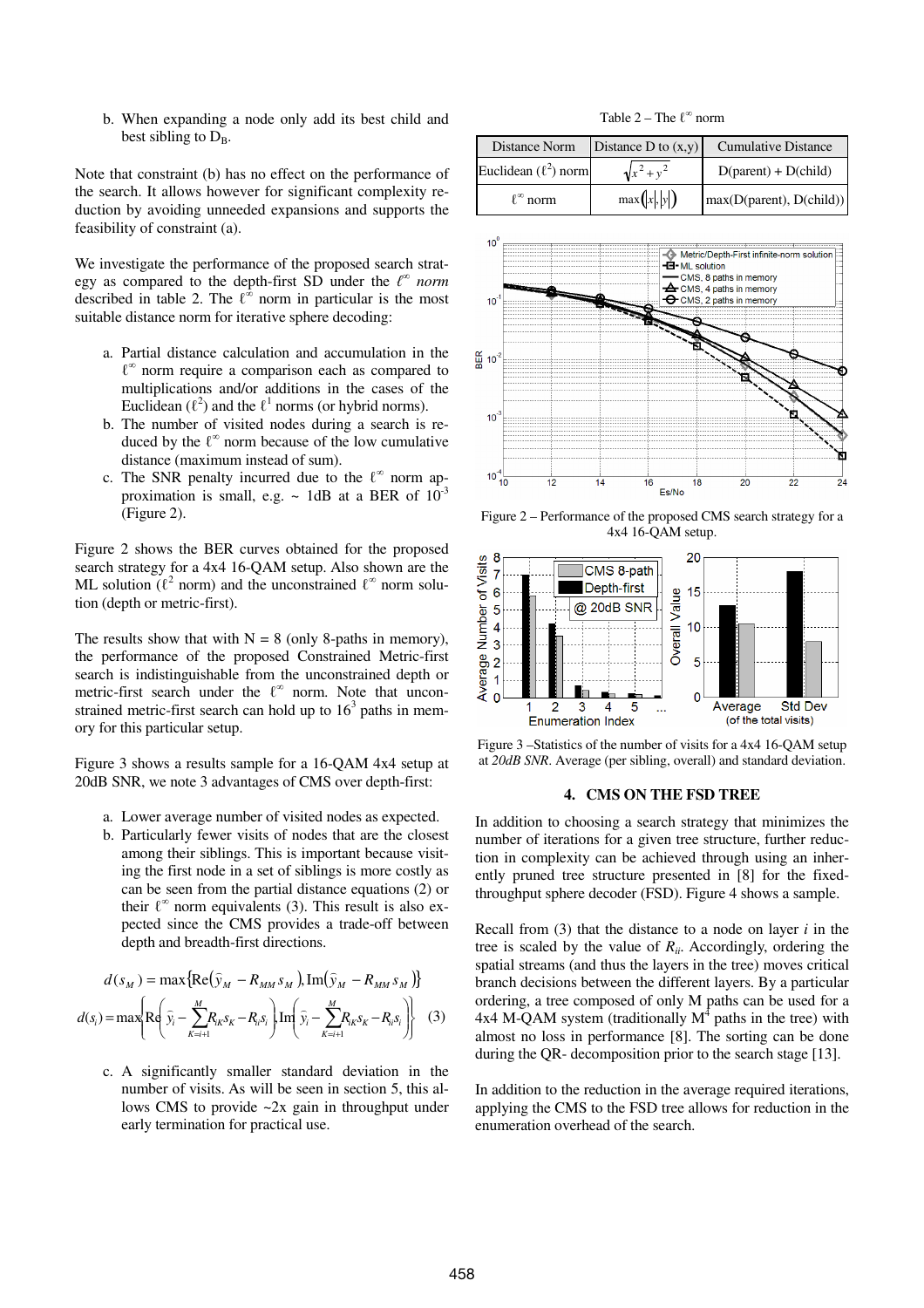

Figure 4 – (a) 4x4 QPSK FSD tree (b) Tree as traversed by the CMS algorithm with simplified enumeration. Indices  $x_1, x_2, y_1$ , and  $y_2$ correspond to the order of the constellation point in the real and imaginary dimensions.

*Enumeration* corresponds to the sorting of each set of siblings. In a depth-first search, enumeration is required for efficient pruning of the tree [11] whereas in the proposed CMS it is required for enforcing constraint (b). In both cases, enumeration can either be performed when the parent node is expanded or distributed over the visits to the sibling nodes.

In the case of the FSD tree, as shown in figure 4, enumeration is only required on the top-level of the tree whereas only the closest child is visited on lower levels. Also, since the proposed CMS handles a sorted set of boundary nodes at all time then when a top-level node is visited, both its imaginary and real neighbouring sibling nodes can be added to the boundary (figure 4). This reduces the enumeration space

from M to  $2\sqrt{M}$  points for an M-QAM constellation.

### **5. THROUGHPUT GUARANTEE**

Like depth-first, CMS suffers from variability in the number of iterations required to find the best solution. However, as shown in section 3, the variability of CMS is significantly smaller and we thus expect better performance when the search is terminated prematurely to guarantee throughput.

*Early termination* in the context of iterative sphere decoding corresponds to limiting the number of cycles or iterations where each cycle refers to the expansion of one node. Naturally, limiting the number of cycles independently for each vector is not efficient. A block early termination (BET) scheme was accordingly proposed in [6] for depth-first search and adopted later in [7] for depth-first search on the FSD tree (sequential COSIC). The scheme works by allowing vector k of a block of n vectors

 $N_k = (n \times N_{av}) - N_{used} - [(n - k) \times M]$  cycles

where  $N_{av}$  is the average cycles/vector over the block,  $N_{used}$  is the number of already used cycles in the block, and *M* is the number of antennas.

This scheme guarantees each vector a minimum of *M* cycles allowing a depth-first search to reach the first leaf.

To accommodate the minimum number of cycles *M* for finding a leaf, we modify the CMS such that if the remaining



Figure 5 – BER performance of the proposed algorithm as compared to ML, FSD [8], and sequential COSIC [7] under a channel with 15 ns of r.m.s. delay spread for both 16 and 64-QAM.

allowed cycles is less than L, where  $L < M$ , the search expands the best node such that it is not above level L.

#### *Performance and Analysis*

In a scenario where the vectors in a block correspond to independent and identically distributed channel instances, a block with sufficiently large size n would exhibit global performance.  $N_{av}$  can then be equal to the global average number of required cycles. This is the case that is assumed in [6] and [7] where  $n = 64$  and the vectors are suggested to be obtained form a 64-subcarrier OFDM system.

In reality, sub-carriers in an OFDM system exhibit high correlation between their channels (e.g. 802.11n or WiMax). This is also true if the vectors of a block are obtained sequentially from a non-OFDM system.

We present simulation results of our proposed algorithm as compared to the depth-first based alternative (sequential COSIC [7]) for realistic channel conditions. We assume each block of vectors is obtained from a 64-subcarrier OFDM system with 20MHz of bandwidth.

Figure 5 shows the case of a 15ns r.m.s. delay spread channel. This scenario is at the highest-correlation end of the typical indoor r.m.s. delay spread range (15 to 50ns) [14]. Notice that the proposed decoding algorithm requires only  $~58\%$  as many cycles per vector as the depth-first based alternative.

The difference in the required number of cycles per vector is due to the fact that when vector k uses  $N_k > N_{av}$  cycles, vector k+1 corresponding to a correlated sub-carrier would probably require  $N_{k+1} > N_{av}$  cycles as well. Thus, a block of vectors will not sample the global population. The required average cycles over that block might thus be greater than  $N_{av}$ . The advantage of the proposed algorithm then is the low variability in the number of required visits due to the more intelligent choice of visits.